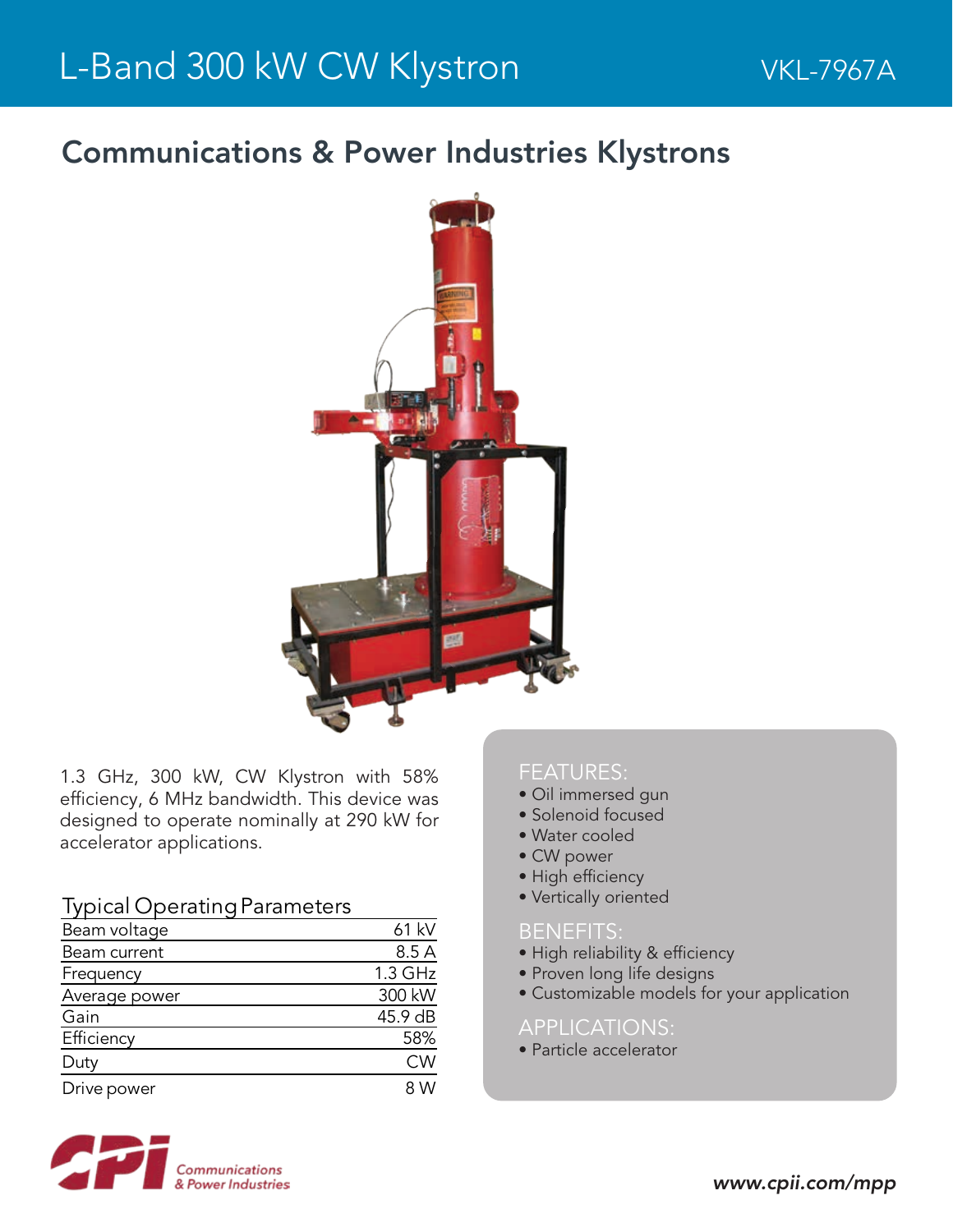# L-Band 300 kW CW Klystron pg. 2 VKL-7967A







*www.cpii.com/mpp*